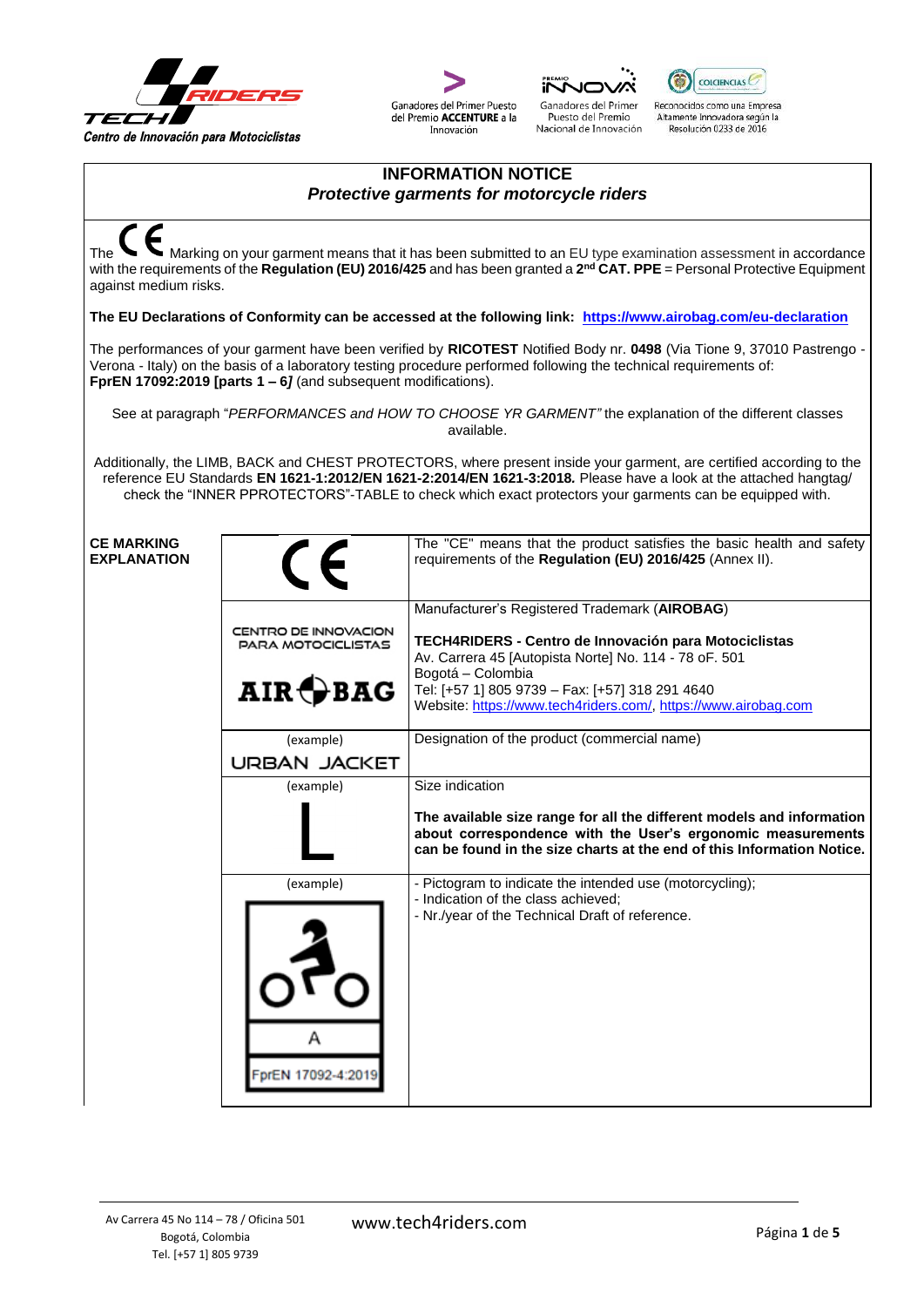



Ganadores del Primer Puesto<br>del Premio ACCENTURE a la Innovación





Reconocidos como una Empresa<br>Altamente Innovadora según la<br>Resolución 0233 de 2016

|                                                                               | (example)                                                                                                                                                                                                                                                                                                                                                                                                                                                                                                                                                                                                                                                                               | Specific pictogram for part 6 (Class C)                                                                                                                                                                                                                                                                                                                                                                                                                                                                                                                                                                                                                                                                                                                                                                                                                                   |  |  |  |  |  |  |
|-------------------------------------------------------------------------------|-----------------------------------------------------------------------------------------------------------------------------------------------------------------------------------------------------------------------------------------------------------------------------------------------------------------------------------------------------------------------------------------------------------------------------------------------------------------------------------------------------------------------------------------------------------------------------------------------------------------------------------------------------------------------------------------|---------------------------------------------------------------------------------------------------------------------------------------------------------------------------------------------------------------------------------------------------------------------------------------------------------------------------------------------------------------------------------------------------------------------------------------------------------------------------------------------------------------------------------------------------------------------------------------------------------------------------------------------------------------------------------------------------------------------------------------------------------------------------------------------------------------------------------------------------------------------------|--|--|--|--|--|--|
|                                                                               | prEN 17092-6:2019                                                                                                                                                                                                                                                                                                                                                                                                                                                                                                                                                                                                                                                                       | For Class C garments the intended use of the garment must be indicated:<br>- "U" for "Undergarment";<br>- "O" for "Overgarment".                                                                                                                                                                                                                                                                                                                                                                                                                                                                                                                                                                                                                                                                                                                                          |  |  |  |  |  |  |
|                                                                               |                                                                                                                                                                                                                                                                                                                                                                                                                                                                                                                                                                                                                                                                                         | pictogram "i in a book" instructing to read the User Manual                                                                                                                                                                                                                                                                                                                                                                                                                                                                                                                                                                                                                                                                                                                                                                                                               |  |  |  |  |  |  |
| <b>INTENDED USE -</b>                                                         |                                                                                                                                                                                                                                                                                                                                                                                                                                                                                                                                                                                                                                                                                         | Motorcyclists' protective garments are intended to give some amount of protection to riders without                                                                                                                                                                                                                                                                                                                                                                                                                                                                                                                                                                                                                                                                                                                                                                       |  |  |  |  |  |  |
| <b>HAZARDS</b> against<br>which some<br>protection is given                   | conflicting vehicles, and other objects.                                                                                                                                                                                                                                                                                                                                                                                                                                                                                                                                                                                                                                                | significantly reducing the ability of the rider to control the motorcycle. In addition, they are designed to<br>provide adequate protection against the risks they are intended to protect against, such as a fall from a<br>motorcycle or another accident. Additional, particular, hazards encountered during a motorcycle accident<br>may include: impact with and abrasion from the riding surface, impacts with the rider's motorcycle,                                                                                                                                                                                                                                                                                                                                                                                                                              |  |  |  |  |  |  |
| <b>HAZARDS against</b><br>which protection<br>is NOT given:                   | Motorcyclists' protective garments are not intended to and cannot prevent traumas caused by high-<br>energy impacts, traumas caused by severe forces of bending, twisting, torsion, flexion, or crushing as<br>the result of striking an object, traumas caused by extreme abrasion, traumas caused by extreme<br>movements, or traumas caused by massive penetrations.                                                                                                                                                                                                                                                                                                                 |                                                                                                                                                                                                                                                                                                                                                                                                                                                                                                                                                                                                                                                                                                                                                                                                                                                                           |  |  |  |  |  |  |
| <b>WARNINGS and</b><br><b>USE LIMITATIONS</b>                                 | NO PROTECTIVE GARMENTS CAN OFFER COMPLETE PROTECTION AGAINST ALL INJURES!<br>Always use your motorcycling garments in combination with other forms of PPE including<br>helmets, boots, gloves, and other corresponding or complementary PPE garments such as<br>jackets/trousers.<br>These GARMENTS are to be used with TALL boots!                                                                                                                                                                                                                                                                                                                                                     |                                                                                                                                                                                                                                                                                                                                                                                                                                                                                                                                                                                                                                                                                                                                                                                                                                                                           |  |  |  |  |  |  |
|                                                                               | Motorcycling is an INHERENTLY DANGEROUS ACTIVITY: wearing protective equipment should not<br>$\sim$<br>be an excuse for increasing readiness to take risks<br>- Do not use the protective garment for other uses: improper handling may seriously reduce the<br>protection provided.                                                                                                                                                                                                                                                                                                                                                                                                    |                                                                                                                                                                                                                                                                                                                                                                                                                                                                                                                                                                                                                                                                                                                                                                                                                                                                           |  |  |  |  |  |  |
| <b>CHECK PRIOR</b><br>USE:                                                    | Before using this garment, make sure it is in good condition. In case of visible damages like breaches,<br>unstitching, it shall be replaced.<br>The garment works properly only when in good conditions and correctly worn: the level of protection<br>$\blacksquare$<br>is effective as long as the protectors keep their original characteristics. Therefore, it is important that<br>no modifications or repairs are made: do not tamper with your garment.<br>- If the fixing devices consist of strips, straps, elastic bands or other, both their efficiency and their<br>sealing must be verified. If a Velcro closure is present, it should be checked for wear and tightness. |                                                                                                                                                                                                                                                                                                                                                                                                                                                                                                                                                                                                                                                                                                                                                                                                                                                                           |  |  |  |  |  |  |
| <b>PERFORMANCES-</b><br><b>HOW TO CHOOSE</b><br>THE CORRECT<br><b>GARMENT</b> |                                                                                                                                                                                                                                                                                                                                                                                                                                                                                                                                                                                                                                                                                         | The degree of risk or hazard that a motorcyclist will face is closely linked to the type of riding and the<br>nature of the accident. Riders are cautioned to carefully choose motorcyclists' protective garments that<br>match their riding activity and risks. The elements that are a part of the fundamental<br>design and functionality of a particular type of motorcyclists' protective garment, while appropriate and<br>minimally constraining or limiting when used in a specific environment for a specific riding activity,<br>may, on the other hand, present unacceptable constraints and liabilities in other riding environments<br>and for other riding activities, such as increased penalties of weight, decreased range of motion and/or<br>heat stress, and therefore, may not be acceptable for use by all riders during all motorcycle activities. |  |  |  |  |  |  |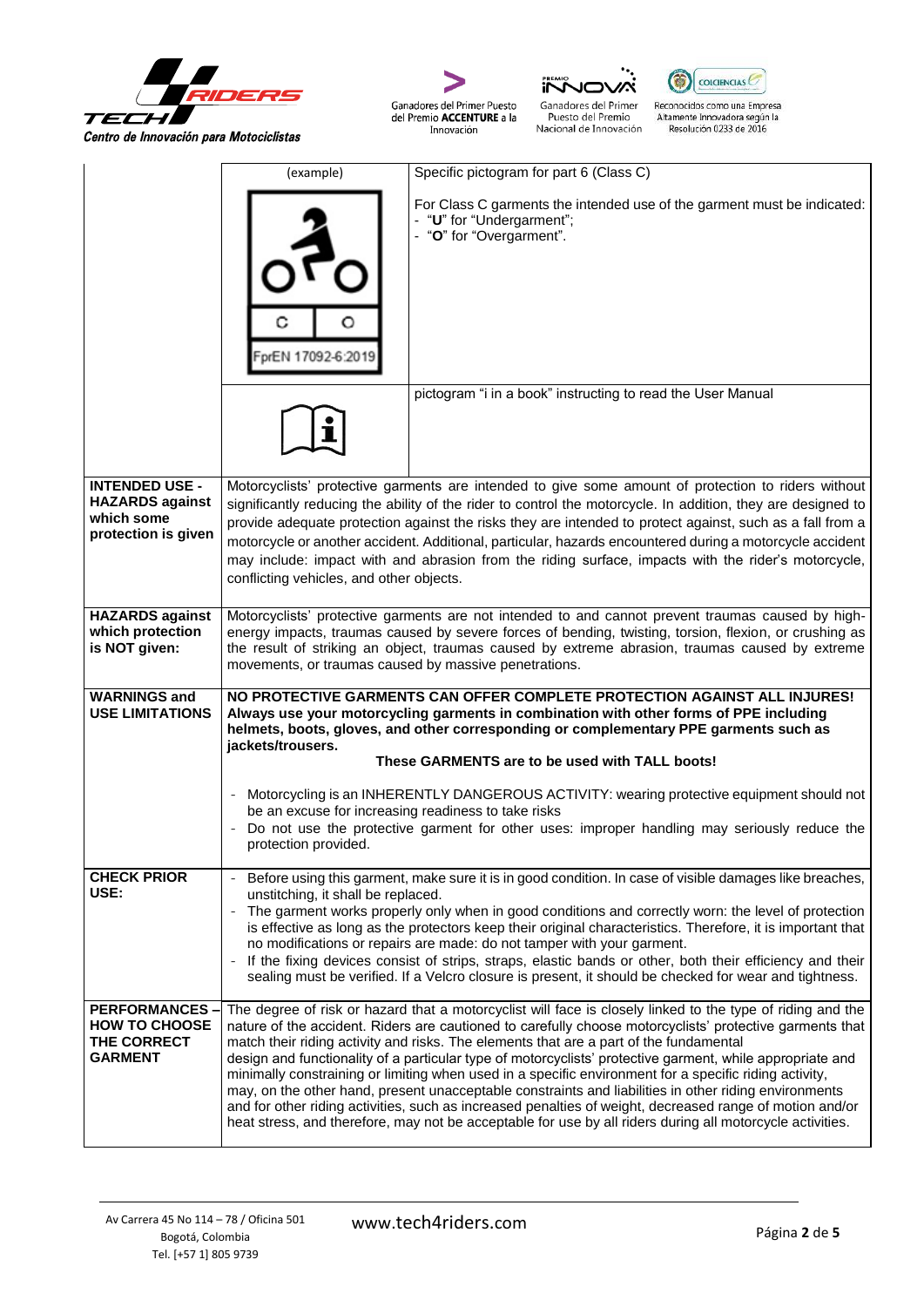

Ganadores del Primer Puesto del Premio ACCENTURE a la

Innovación



Puesto del Premio

Nacional de Innovación



Reconocidos como una Empresa Altamente Innovadora según la<br>Resolución 0233 de 2016

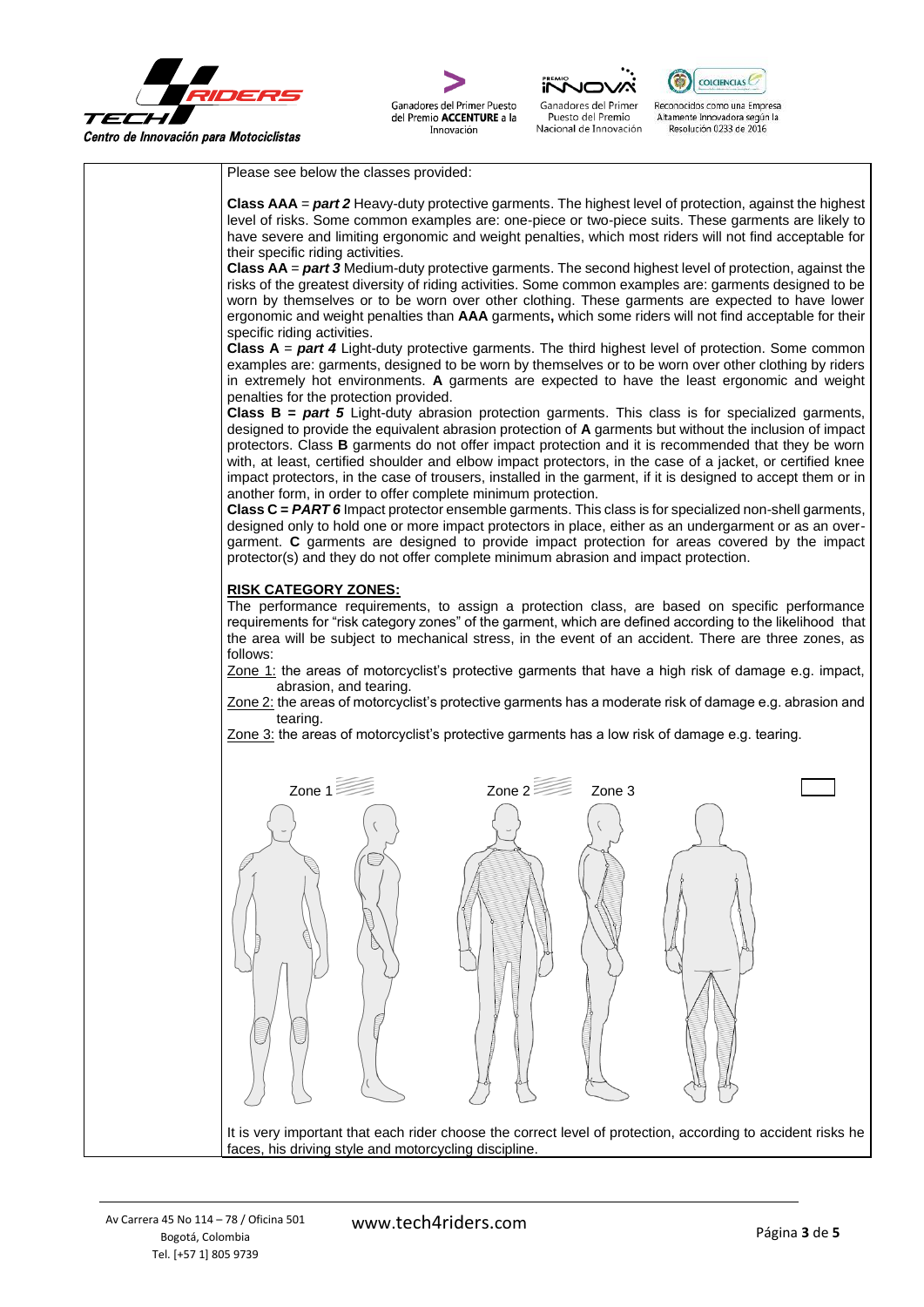









Reconocidos como una Empresa<br>Altamente Innovadora según la<br>Resolución 0233 de 2016

| CARE,                                                                  | Wash or clean your garment following the washing instructions on the stitched label.                                                                                                                                                                                                                                                                                                                                                                                                                                                                                                                                                                                                                                                                                          |                        |                        |                                                                  |         |                                |  |  |  |  |
|------------------------------------------------------------------------|-------------------------------------------------------------------------------------------------------------------------------------------------------------------------------------------------------------------------------------------------------------------------------------------------------------------------------------------------------------------------------------------------------------------------------------------------------------------------------------------------------------------------------------------------------------------------------------------------------------------------------------------------------------------------------------------------------------------------------------------------------------------------------|------------------------|------------------------|------------------------------------------------------------------|---------|--------------------------------|--|--|--|--|
| <b>MAINTENANCE,</b><br><b>STORAGE</b>                                  | Remove the inner protectors before washing your garment!                                                                                                                                                                                                                                                                                                                                                                                                                                                                                                                                                                                                                                                                                                                      |                        |                        |                                                                  |         |                                |  |  |  |  |
|                                                                        | Never tamper with the garment in any of its parts;                                                                                                                                                                                                                                                                                                                                                                                                                                                                                                                                                                                                                                                                                                                            |                        |                        |                                                                  |         |                                |  |  |  |  |
|                                                                        | $\overline{\phantom{a}}$<br>Use specific products for cleaning and maintaining leather;                                                                                                                                                                                                                                                                                                                                                                                                                                                                                                                                                                                                                                                                                       |                        |                        |                                                                  |         |                                |  |  |  |  |
|                                                                        | When not in use, the garment must be stored in a dry and ventilated place;                                                                                                                                                                                                                                                                                                                                                                                                                                                                                                                                                                                                                                                                                                    |                        |                        |                                                                  |         |                                |  |  |  |  |
|                                                                        | After use leave it dry in a well-ventilated place, at room temperature.                                                                                                                                                                                                                                                                                                                                                                                                                                                                                                                                                                                                                                                                                                       |                        |                        |                                                                  |         |                                |  |  |  |  |
|                                                                        | To clean the protectors:<br>Remove dirt with a damp cloth only; for heavier soiling use damp cloths or soft brushes with<br>lukewarm water (max 40°C);                                                                                                                                                                                                                                                                                                                                                                                                                                                                                                                                                                                                                        |                        |                        |                                                                  |         |                                |  |  |  |  |
|                                                                        | Do not wash under running water;<br>Do not use hot water, solvents or other chemicals to clean the protector;                                                                                                                                                                                                                                                                                                                                                                                                                                                                                                                                                                                                                                                                 |                        |                        |                                                                  |         |                                |  |  |  |  |
|                                                                        | Do not leave exposed to direct sunlight;                                                                                                                                                                                                                                                                                                                                                                                                                                                                                                                                                                                                                                                                                                                                      |                        |                        |                                                                  |         |                                |  |  |  |  |
|                                                                        | Do not use dryer or other heating devices.                                                                                                                                                                                                                                                                                                                                                                                                                                                                                                                                                                                                                                                                                                                                    |                        |                        | Do not leave it permanently exposed to high or low temperatures; |         |                                |  |  |  |  |
|                                                                        |                                                                                                                                                                                                                                                                                                                                                                                                                                                                                                                                                                                                                                                                                                                                                                               |                        |                        |                                                                  |         |                                |  |  |  |  |
|                                                                        | If the garment is damaged, or if there is any doubt about its condition it should be replaced immediately.<br>Complaints or replacement requests for which it has been established improper use will not be accepted.                                                                                                                                                                                                                                                                                                                                                                                                                                                                                                                                                         |                        |                        |                                                                  |         |                                |  |  |  |  |
| <b>INNOCUOUSNESS</b>                                                   | All materials used - both natural or synthetic - as well as the applied processing techniques, have been<br>chosen to meet the requirements expressed by the European technical standards in terms of safety,<br>ergonomics, comfort, solidity and innocuousness.                                                                                                                                                                                                                                                                                                                                                                                                                                                                                                             |                        |                        |                                                                  |         |                                |  |  |  |  |
| <b>INFORMATION for</b>                                                 | The garment should fit snugly but not too tightly: no discomfort should be caused by the clothing when                                                                                                                                                                                                                                                                                                                                                                                                                                                                                                                                                                                                                                                                        |                        |                        |                                                                  |         |                                |  |  |  |  |
| the SELECTION of<br>the CORRECT<br><b>SIZE - FITTING</b><br>directions | in your normal riding position and you must be able to reach the controls easily.<br>Jacket and trouser separates should have a sufficient overlap when the rider is in the riding<br>position.<br>For garments including PROTECTORS (back/chest/limb protectors): CHECK the CORRECT<br>POSITIONING of these protectors on the areas they are intended to cover and that the protector<br>restraint systems are correctly fastened.<br>When riding, every adjustment (raisers/zippers/Velcro straps etc) should be fastened, in order to<br>minimize the garment movement and, consequently, assure the correct positioning of all the included<br>protectors (attached or sewn/inserted into special pockets) and that they are safety kept in their<br>respective position. |                        |                        |                                                                  |         |                                |  |  |  |  |
|                                                                        | Correct fitting falls under the users responsibility. Should you find difficult to choose the correct size<br>don't hesitate to try different models. The retailer can provide additional information and advice of the<br>most suitable size.                                                                                                                                                                                                                                                                                                                                                                                                                                                                                                                                |                        |                        |                                                                  |         |                                |  |  |  |  |
| <b>ARE THE INNER</b><br><b>PROTECTORS</b><br><b>NECESSARY?</b>         | Jacket:                                                                                                                                                                                                                                                                                                                                                                                                                                                                                                                                                                                                                                                                                                                                                                       |                        |                        |                                                                  |         |                                |  |  |  |  |
|                                                                        |                                                                                                                                                                                                                                                                                                                                                                                                                                                                                                                                                                                                                                                                                                                                                                               | class AAA              | class AA               | class A                                                          | class B | class C                        |  |  |  |  |
|                                                                        | Elbow                                                                                                                                                                                                                                                                                                                                                                                                                                                                                                                                                                                                                                                                                                                                                                         | Mandatory              | Mandatory              | Mandatory                                                        |         |                                |  |  |  |  |
|                                                                        | Shoulder                                                                                                                                                                                                                                                                                                                                                                                                                                                                                                                                                                                                                                                                                                                                                                      | Mandatory              | Mandatory              | Mandatory                                                        |         |                                |  |  |  |  |
|                                                                        | Chest<br>Back                                                                                                                                                                                                                                                                                                                                                                                                                                                                                                                                                                                                                                                                                                                                                                 | Optional<br>Optional   | Optional<br>Optional   | Optional<br>Optional                                             | no      | At least one<br>profector type |  |  |  |  |
|                                                                        | Lumbar                                                                                                                                                                                                                                                                                                                                                                                                                                                                                                                                                                                                                                                                                                                                                                        | Optional               | Optional               | Optional                                                         |         |                                |  |  |  |  |
|                                                                        | Inflatable                                                                                                                                                                                                                                                                                                                                                                                                                                                                                                                                                                                                                                                                                                                                                                    | Optional               | Optional               | Optional                                                         |         |                                |  |  |  |  |
|                                                                        | Pants:                                                                                                                                                                                                                                                                                                                                                                                                                                                                                                                                                                                                                                                                                                                                                                        |                        |                        |                                                                  |         |                                |  |  |  |  |
|                                                                        |                                                                                                                                                                                                                                                                                                                                                                                                                                                                                                                                                                                                                                                                                                                                                                               | class AAA              | class AA               | class A                                                          | class B | class C                        |  |  |  |  |
|                                                                        |                                                                                                                                                                                                                                                                                                                                                                                                                                                                                                                                                                                                                                                                                                                                                                               |                        |                        |                                                                  |         |                                |  |  |  |  |
|                                                                        | Knee or knee-leg<br>Hip                                                                                                                                                                                                                                                                                                                                                                                                                                                                                                                                                                                                                                                                                                                                                       | Mandatory<br>Mandatory | Mandatory<br>Mandatory | Mandatory<br>Optional                                            | no      | At least one                   |  |  |  |  |
|                                                                        | Inflatable                                                                                                                                                                                                                                                                                                                                                                                                                                                                                                                                                                                                                                                                                                                                                                    | Optional               | Optional               | Optional                                                         |         | profector type                 |  |  |  |  |
|                                                                        |                                                                                                                                                                                                                                                                                                                                                                                                                                                                                                                                                                                                                                                                                                                                                                               |                        |                        |                                                                  |         |                                |  |  |  |  |
|                                                                        |                                                                                                                                                                                                                                                                                                                                                                                                                                                                                                                                                                                                                                                                                                                                                                               |                        |                        |                                                                  |         |                                |  |  |  |  |